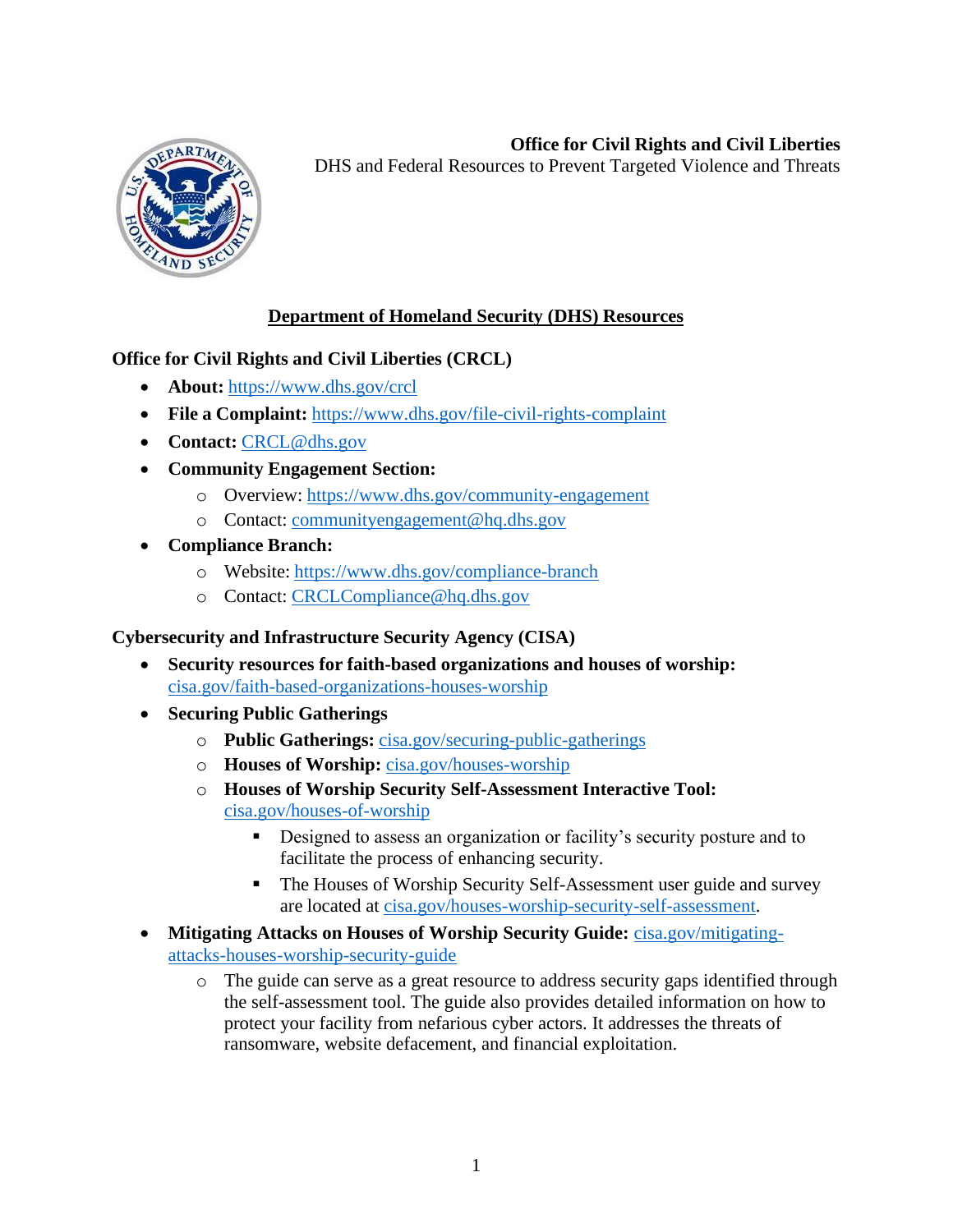- **De-Escalation for Critical Infrastructure Owners and Operators:** [cisa.gov/de](https://www.cisa.gov/de-escalation-series)[escalation-series](https://www.cisa.gov/de-escalation-series) 
	- o Consists of four products to support the recognition of warning signs for someone on the pathway to violence, assessment if a situation is escalating, de-escalation of a potentially dangerous situation, and report to appropriate authorities.
- **Active Shooter Preparedness Resources:** [cisa.gov/active-shooter-preparedness](https://www.cisa.gov/active-shooter-preparedness) 
	- o Provide access to training and best practices relating to behavioral indicators, potential attack methods, emergency action plan creation, actions that may be taken during an incident to reduce its impact, and how to quickly recover from an incident.
- **Bombing Prevention Resources:** [cisa.gov/office-bombing-prevention-obp](https://www.cisa.gov/office-bombing-prevention-obp) 
	- o Training and best practices focused on preventing, protecting against, responding to, and mitigating the use of explosives against critical infrastructure and public gatherings.
- **Tabletop Exercise Packages for Faith-Based Organizations:** [cisa.gov/cisa-tabletop](https://www.cisa.gov/cisa-tabletop-exercises-packages)[exercises-packages](https://www.cisa.gov/cisa-tabletop-exercises-packages) 
	- o Provides access to comprehensive resources designed to assist stakeholders in conducting independent exercises through a variety of scenarios.
- **Protective Security Advisors (PSA):** [cisa.gov/protective-security-advisors o](https://www.cisa.gov/protective-security-advisors)r email [central@cisa.dhs.gov](mailto:central@cisa.dhs.gov) 
	- o Cadre of more than 100 subject matter experts located throughout the nation, available to assist houses of worship with vulnerability assessments, emergency action planning, and coordination.
	- o **CISA Security at First Entry (SAFE) Fact Sheet:**  [https://www.cisa.gov/sites/default/files/publications/CISA%20SAFE%20Fact%20](https://www.cisa.gov/sites/default/files/publications/CISA%20SAFE%20Fact%20Sheet.pdf)  [Sheet.pdf](https://www.cisa.gov/sites/default/files/publications/CISA%20SAFE%20Fact%20Sheet.pdf)
- **Hometown Security:** cisa.gov/hometown-security
	- o Provides access to tools and resources to support community security and resilience.
	- o **Faith Based Organizations - Houses of Worship:** [https://www.cisa.gov/faith](https://www.cisa.gov/faith-based-organizations-houses-worship)[based-organizations-houses-worship](https://www.cisa.gov/faith-based-organizations-houses-worship)
	- o **Promoting Staff Vigilance Through the Power of Hello:**  [https://www.cisa.gov/employee-vigilance-power-hello a](https://www.cisa.gov/employee-vigilance-power-hello)nd [https://www.cisa.gov/power-hello-translations \(](https://www.cisa.gov/power-hello-translations)translations)
		- **The product identifies observable suspicious behaviors, suggests questions** to consider when navigating the threat, includes information on when and how to obtain help, and outlines incident response best practices.
	- o **Active Shooter Emergency Action Plan Guide and Template:**  <https://www.cisa.gov/publication/active-shooter-emergency-action-plan-guide> and [https://www.cisa.gov/translated-active-shooter-resources \(](https://www.cisa.gov/translated-active-shooter-resources)translations)
- **Personal Security Considerations:** <https://www.cisa.gov/all-stakeholders>
- **Tips for Cybersecurity:** <https://www.cisa.gov/tips>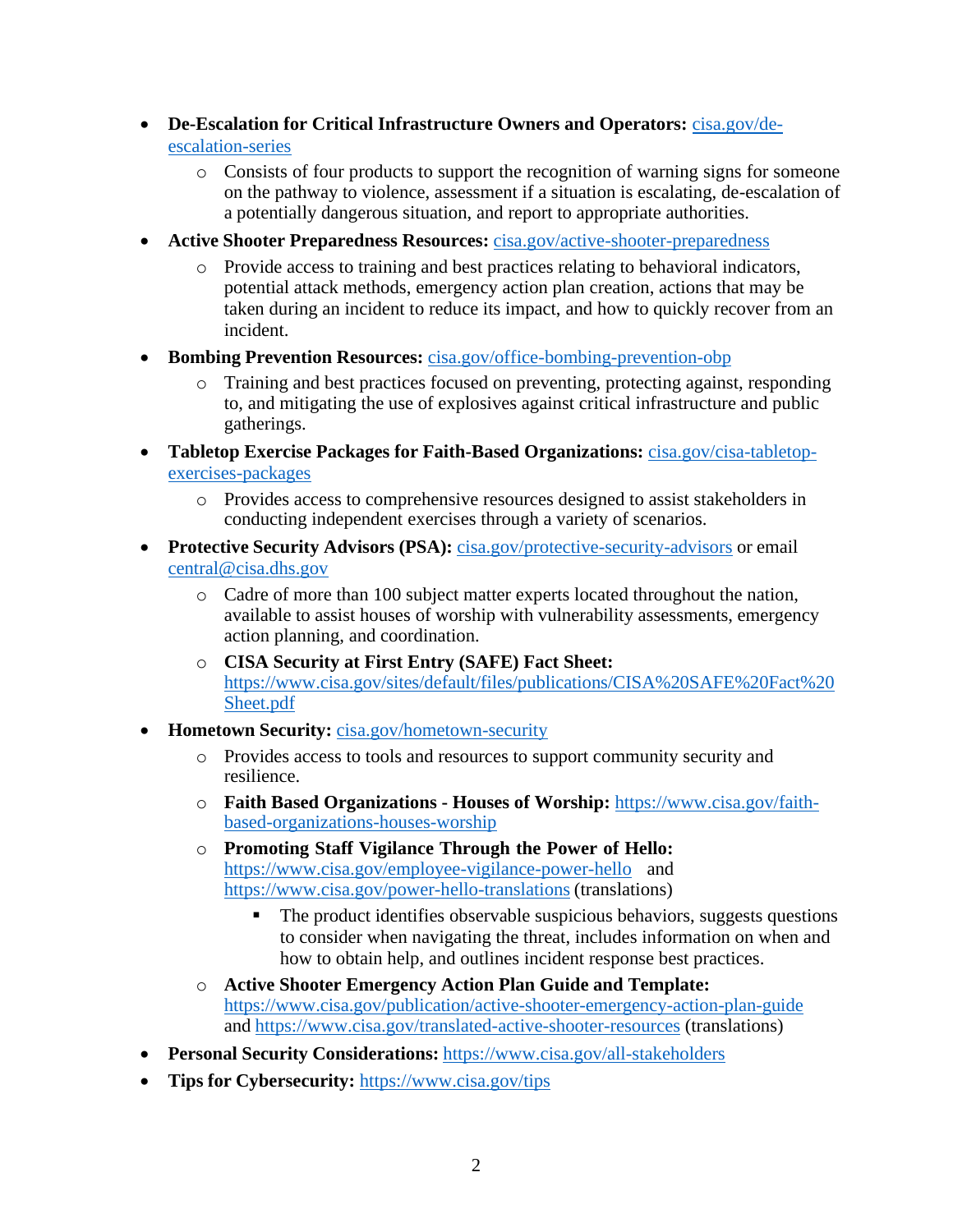• **Cyber Hygiene Services:** <https://www.cisa.gov/cyber-hygiene-services>

## **Federal Emergency Management Agency (FEMA)**

- **Nonprofit Security Grant Program (NSGP) Website:**  <https://www.fema.gov/grants/preparedness/nonprofit-security>
	- o E-mail to request invitation to Nonprofit Security Grant Program webinars: [fema](mailto:fema-nsgp@fema.dhs.gov)[nsgp@fema.dhs.gov](mailto:fema-nsgp@fema.dhs.gov)
	- o **State Administrative Agency Contacts:**  [https://www.fema.gov/grants/preparedness/state-administrative-agency](https://www.fema.gov/grants/preparedness/state-administrative-agency-contacts?id=6363)[contacts?id=6363](https://www.fema.gov/grants/preparedness/state-administrative-agency-contacts?id=6363)
- **Preparedness Webinars:** [https://www.fema.gov/emergency-managers/individuals](https://www.fema.gov/emergency-managers/individuals-communities/preparedness-webinars)[communities/preparedness-webinars](https://www.fema.gov/emergency-managers/individuals-communities/preparedness-webinars)

### **United States Secret Service (USSS)**

• **National Threat Assessment Center:** <https://www.secretservice.gov/protection/ntac/>

## **Office of Intelligence & Analysis (I&A)**

- **Nationwide Suspicious Activity Reporting (SAR) Initiative (NSI):** [www.dhs.gov/NSI](http://www.dhs.gov/NSI)
- **Safety for Faith-Based Events and Houses of Worship:**  [https://www.dhs.gov/publication/safety-faith-based-events-and-houses-worship-nsi](https://www.dhs.gov/publication/safety-faith-based-events-and-houses-worship-nsi-awareness-flyer)[awareness-flyer](https://www.dhs.gov/publication/safety-faith-based-events-and-houses-worship-nsi-awareness-flyer)
- **DHS Resource on Violence Prevention and the Behavioral Approach to Violence Prevention:** <https://www.dhs.gov/national-threat-evaluation-and-reporting-program>

## **DHS Center for Faith-Based and Neighborhood Partnerships**

- **Website**:<https://www.dhs.gov/faith>
- **Resources:** <https://www.fema.gov/emergency-managers/individuals-communities/faith>
- **Preparing for Human-Caused or Natural Disaster:** <https://www.ready.gov/>
- **Email:** Partnerships@fema.dhs.gov

### **Center for Prevention Programs and Partnerships (CP3)**

- **Website:** [www.dhs.gov/CP3](http://www.dhs.gov/CP3)
- **Grants:** <https://www.dhs.gov/tvtpgrants>
- **Point of Contact for National Organizations:** CP3StrategicEngagement@hq.dhs.gov
- **Request a Community Awareness Briefing:** cabbriefing requests @hq.dhs.gov
- **General Inquiry E-mail:** [TerrorismPrevention@hq.dhs.gov](mailto:TerrorismPrevention@hq.dhs.gov)
- **DHS Strategic Framework for Countering Terrorism and Targeted Violence:**  [https://www.dhs.gov/publication/dhs-strategic-framework-countering-terrorism-and](https://www.dhs.gov/publication/dhs-strategic-framework-countering-terrorism-and-targeted-violence)[targeted-violence](https://www.dhs.gov/publication/dhs-strategic-framework-countering-terrorism-and-targeted-violence)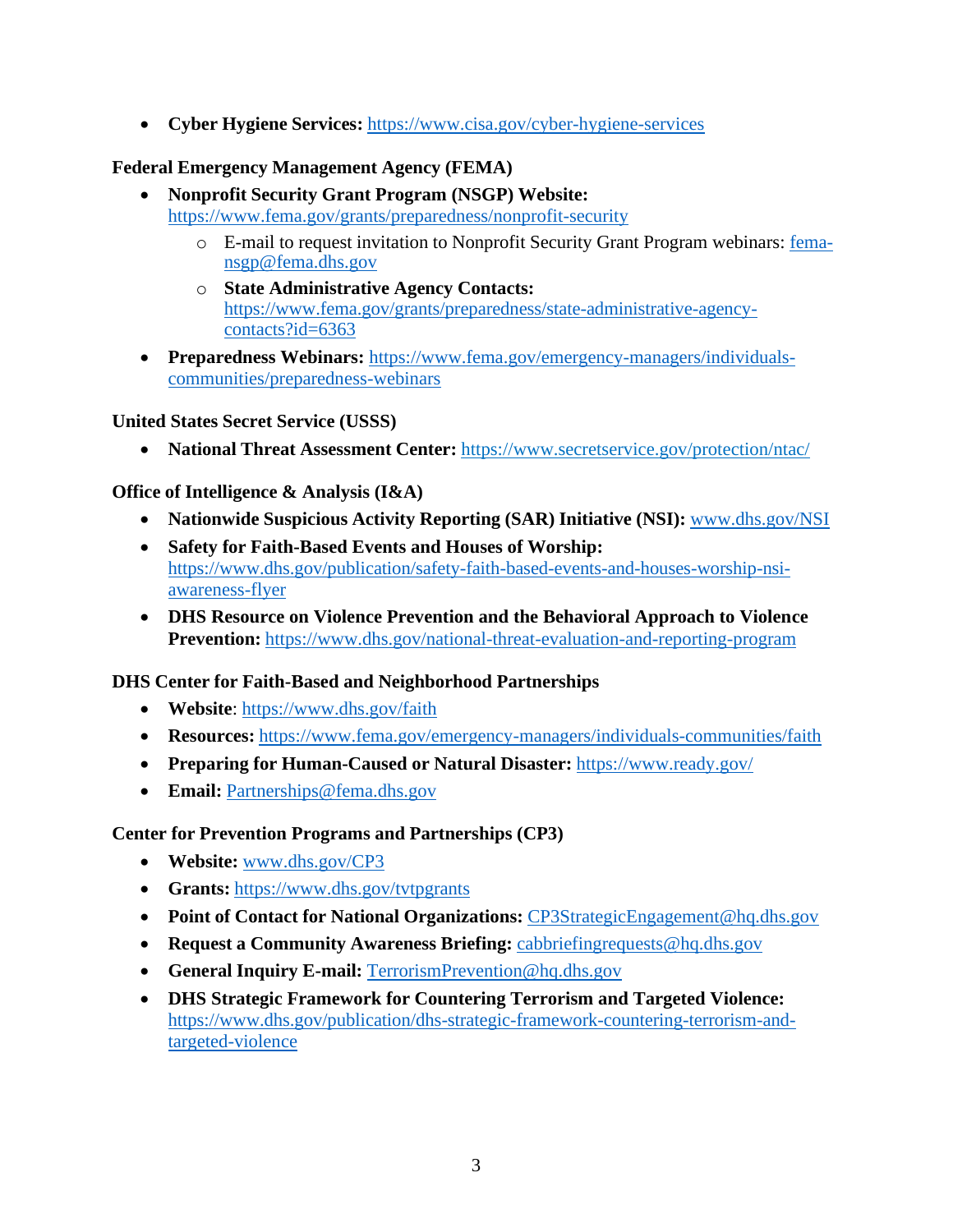- **Community Engagement in Targeted Violence and Terrorism Prevention (TVTP):**  [https://www.dhs.gov/publication/community-engagement-targeted-violence-and](https://www.dhs.gov/publication/community-engagement-targeted-violence-and-terrorism-prevention-tvtp?topic=preventing-terrorism)[terrorism-prevention-tvtp?topic=preventing-terrorism](https://www.dhs.gov/publication/community-engagement-targeted-violence-and-terrorism-prevention-tvtp?topic=preventing-terrorism)
- **Building Peer-to-Peer Engagements:** [https://www.dhs.gov/publication/building-peer](https://www.dhs.gov/publication/building-peer-peer-engagements?topic=preventing-terrorism)[peer-engagements?topic=preventing-terrorism](https://www.dhs.gov/publication/building-peer-peer-engagements?topic=preventing-terrorism)
- **Risk Factors and Targeted Violence and Terrorism Prevention:**  [https://www.dhs.gov/publication/risk-factors-and-targeted-violence-and-terrorism](https://www.dhs.gov/publication/risk-factors-and-targeted-violence-and-terrorism-prevention?topic=preventing-terrorism)[prevention?topic=preventing-terrorism](https://www.dhs.gov/publication/risk-factors-and-targeted-violence-and-terrorism-prevention?topic=preventing-terrorism)

### **Office for Partnership and Engagement**

• **If You See Something, Say Something™:** [https://www.dhs.gov/see-something-say](https://www.dhs.gov/see-something-say-something)[something](https://www.dhs.gov/see-something-say-something) 

## **Additional U.S. Government Resources**

### **The White House**

**President Biden Reestablishes the White House Office of Faith-Based and Neighborhood Partnerships:** [https://www.whitehouse.gov/briefing-room/statements-releases/2021/02/14/fact](https://www.whitehouse.gov/briefing-room/statements-releases/2021/02/14/fact-sheet-president-biden-reestablishes-the-white-house-office-of-faith-based-and-neighborhood-partnerships/)[sheet-president-biden-reestablishes-the-white-house-office-of-faith-based-and-neighborhood](https://www.whitehouse.gov/briefing-room/statements-releases/2021/02/14/fact-sheet-president-biden-reestablishes-the-white-house-office-of-faith-based-and-neighborhood-partnerships/)[partnerships/](https://www.whitehouse.gov/briefing-room/statements-releases/2021/02/14/fact-sheet-president-biden-reestablishes-the-white-house-office-of-faith-based-and-neighborhood-partnerships/) 

**National Strategy for Countering Domestic Terrorism:** [https://www.whitehouse.gov/briefing](https://www.whitehouse.gov/briefing-room/statements-releases/2021/06/15/fact-sheet-national-strategy-for-countering-domestic-terrorism/)[room/statements-releases/2021/06/15/fact-sheet-national-strategy-for-countering-domestic](https://www.whitehouse.gov/briefing-room/statements-releases/2021/06/15/fact-sheet-national-strategy-for-countering-domestic-terrorism/)[terrorism/](https://www.whitehouse.gov/briefing-room/statements-releases/2021/06/15/fact-sheet-national-strategy-for-countering-domestic-terrorism/) 

## **Department of Justice Community Relations Service**

- **Website:** <https://www.justice.gov/crs>
- **Protecting Places of Worship:** [https://www.justice.gov/crs/our](https://www.justice.gov/crs/our-work/facilitation/protecting-places-of-worship)[work/facilitation/protecting-places-of-worship](https://www.justice.gov/crs/our-work/facilitation/protecting-places-of-worship)
- **Information on Hate Crimes and How to Prevent Them:**  <https://www.justice.gov/hatecrimes>
- **E-mail:** [askcrs@usdoj.gov](mailto:askcrs@usdoj.gov)

## **Department of Justice Civil Rights Division**

- **Website:** <https://www.justice.gov/crt>
- **Contact / Report a Violation:** <https://civilrights.justice.gov/>

### **Federal Bureau of Investigation (FBI)**

- **Contact Information for FBI Field Offices:** https:/[/www.fbi.gov/contact-us/field](http://www.fbi.gov/contact-us/field-)offices
- **Report a Hate Crime:** 1-800-CALL-FBI or submit a tip at tips.fbi.gov
- **Resources:** https:/[/www.fbi.gov/resources](http://www.fbi.gov/resources)